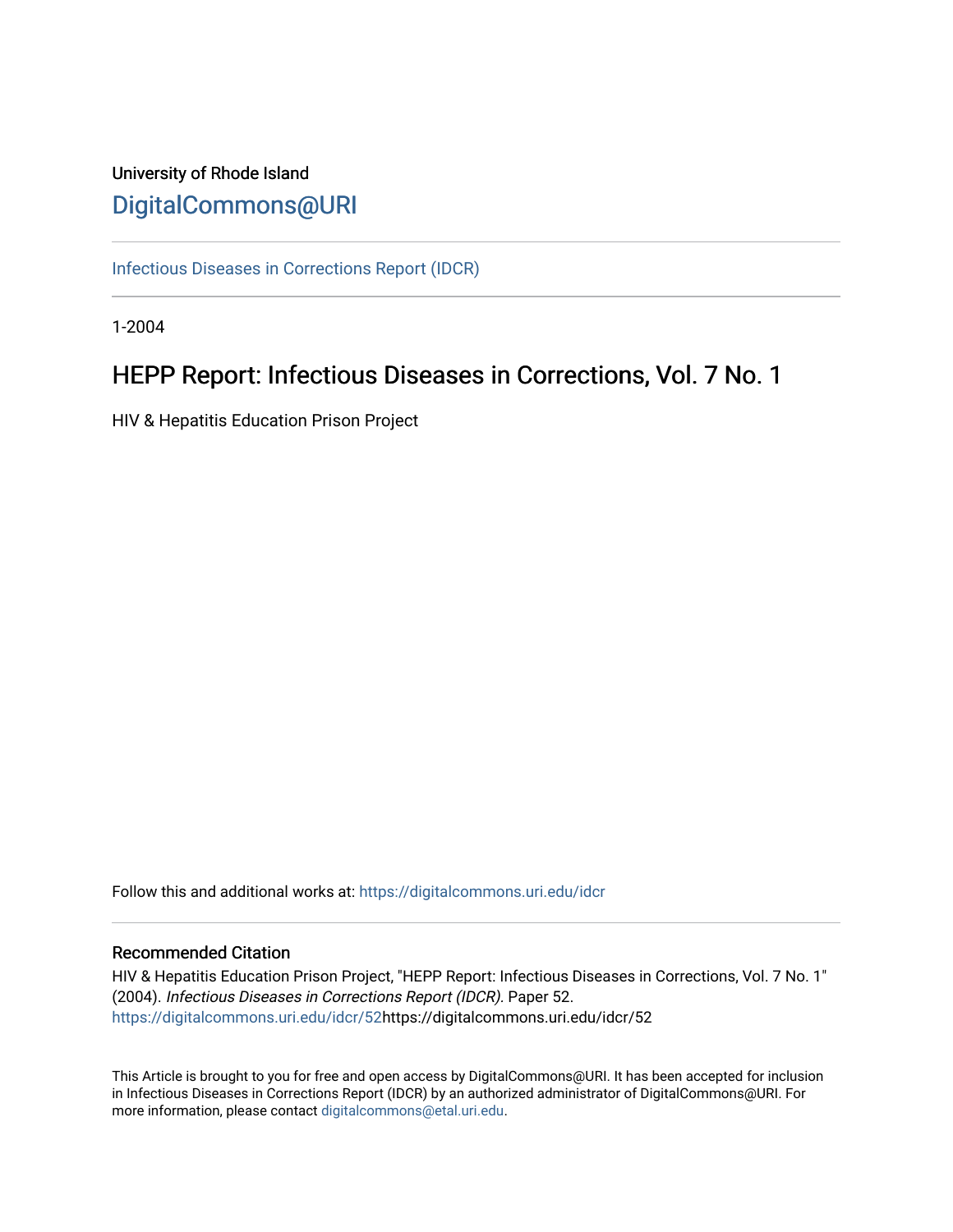

SPONSORED BY THE BROWN MEDICAL SCHOOL OFFICE OF CONTINUING MEDICAL EDUCATION.

# **ABOUT HEPP**

*HEPP Report, a forum for correctional problem solving, targets correctional physicians, nurses, administrators, outreach workers, and case managers. Published monthly and distributed by email and fax, HEPP Report provides up-to-the moment information on HIV/AIDS, hepatitis, and other infectious diseases, as well as efficient ways to administer treatment in the correctional environment. Continuing Medical Education credits are provided by the Brown University Office of Continuing Medical Education. HEPP Report is distributed to all members of the Society of Correctional Physicians (SCP) within the SCP publication, CorrDocs (www.corrdocs.org).*

### **CO-CHIEF EDITORS Joseph Bick, M.D.**

*Chief Medical Officer, California Medical Facility, California Department of Corrections*

> **Anne S. De Groot, M.D.** *Director, TB/HIV Research Lab, Brown Medical School*

### **DEPUTY EDITORS Frederick L. Altice, M.D.**

*Director, HIV in Prisons Program, Yale University AIDS Program*

**David P. Paar, M.D.** *Director, AIDS Care and Clinical Research Program, University of Texas, Medical Branch*

**Stephen Tabet, M.D., M.P.H** *University of Washington and Northwest AIDS Education and Training Center*

# **SUPPORTERS**

*HEPP Report is grateful for the support of the following companies through unrestricted educational grants: Major Support: Abbott Laboratories, Agouron Pharmaceuticals, and Roche Pharmaceuticals. Sustaining: Boehringer Ingelheim Pharmaceuticals, Gilead Sciences, Inc., GlaxoSmithKline, Merck & Co. and Schering-Plough.*

# **Clinically Significant Drug Interactions Associated with Highly Active Antiretroviral Therapy**

*John J. Faragon\*, PharmD, Assistant Professor of Pharmacy Practice, Albany College of Pharmacy Clinical Pharmacist, Albany Medical College*

*Peter J. Piliero\*\*, M.D., Associate Professor of Medicine, Albany Medical College, Clinical Consultant, New York State Department of Corrections*

One of the most challenging issues facing providers treating patients with human immunodeficiency virus - 1 (HIV) infection is the complex problem of drug interactions associated with highly active antiretroviral therapy (HAART). Guidelines for the initial treatment of HIV infection recommend the use of at least three antiretroviral medications, each of which is associated with significant drug interactions.<sup>1</sup> Further increasing the

risk of drug interactions is the concurrent treatment of co-morbid disease states and therapies for prevention and/or treatment of opportunistic infections (OIs). This review focuses on the clinically significant drug interaction associated with the use of HAART.

## **Drug Interaction Overview**

Currently, there are 21 medications from four different classes licensed in the United States for the treatment of HIV infection. Drug interactions associated with HIV medications can be broadly classified into those that alter pharmacokinetics and those that alter pharmacodynamics.<sup>2</sup> Pharmacokinetic drug interactions generally result in a change in pharmacokinetic parameters, such as the area under the curve (AUC), which is a common measure of drug exposure, peak concentration (Cmax), trough concentration, or halflife. Conversely, pharmacodynamic interactions result in alterations in the pharmacologic activity of the medication; generally not causing a change in pharmacokinetic parameters. The vast majority of drug interactions encountered in HIV medicine are pharmacokinetic in nature and occur as a result of a change in the absorption, distribution, metabolism or elimination of either the HIV medication itself or the concurrently administered medication.<sup>3</sup>

The cytochrome P450 (CYP450) enzyme system is responsible for the biotransformation of drugs from active to inactive metabolites that are readily excreted by the body. Given the effects of the protease inhibitor (PI) and non-nucleoside reverse transcriptase (NNRTI) class on the CYP450 system, metabolism drug interactions are most common and problematic when prescribing HAART. Though numerous isoenzymes of CYP450 have been identified, the enzymes responsible for the elimination of the majority of drugs used in HAART are CYP3A4, CYP1A2, and CYP2D6. Table 1 describes the route of elimination for HAART.

## **Nucleoside/nucleotide reverse transcriptase inhibitors**

Drug interactions associated with the nucleoside (NRTI) and nucleotide (NtRTI) classes are minimal, as these medications are not metabolized by the CYP450 system. However, drug interactions may still occur within this class.

The currently available NRTIs and NtRTI include zidovudine, didanosine, zalcitabine, stavudine, lamivudine, abacavir, emtricitabine, and tenofovir. Drug interactions with zidovudine are minimal; however, one of the few pharmacodynamic interactions encountered in HIV medicine occurs with co-administered zidovudine and stavudine. Since both of these NRTIs are thymidine analogues, they can compete for the same phosphorylation site in the growing chain of HIV DNA, resulting in an antagonistic, pharmacodynamic interaction.<sup>3</sup> These two agents should therefore never be combined.

The use of didanosine (ddI) is often complicated by drug interactions. The buffered tablet formulation, which contains magnesium and calcium to improve systemic absorption, interacts with certain antibiotics. <sup>4</sup> As a result of the buffer chelating the antibiotic, reduced ciprofloxacin, tetracycline or doxycycline absorption may occur. To minimize this interaction, ddI should be administered at *Continued on page 2*

| WHAT'S INSIDE                                                |  |
|--------------------------------------------------------------|--|
|                                                              |  |
|                                                              |  |
| Self-Assessment Test <b>Constanting Self-Assessment</b> Test |  |

Brown Medical School | Providence, RI 02912 | 401.277.3651 | fax: 401.277.3656 | www.hivcorrections.org *If you have any problems with this fax transmission please call 800.748.4336 or e-mail us at HEPP@corrections.net*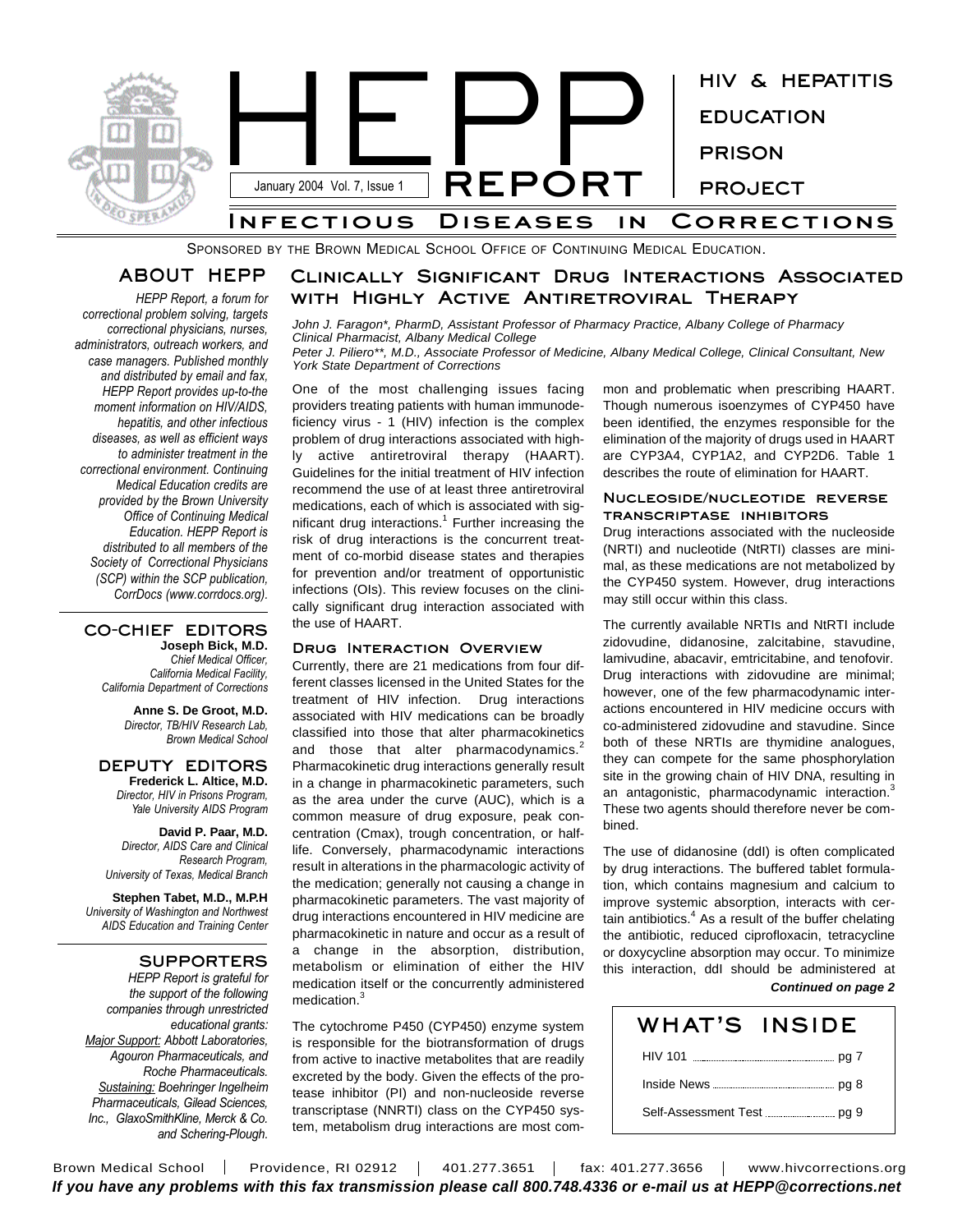**Elimination**

renal excretion

# **Clinically Significant Drug Interactions...***(continued from page 1)*

least two hours after or six hours before the fluoroquinolone. <sup>5</sup> Concurrent use of ddIbuffered tablet may also impair the absorption of the protease inhibitor (PI) atazanavir, since atazanavir requires an acidic environment fo absorption. <sup>6</sup> Patients should take a ddIbuffered tablet two hours after or one hou before taking atazanavir to minimize the inte action. Alternatively, use of the enteric-coate capsule formulation is an option; howeve providers need to be sure that patients sep rate ddl and atazanavir since their dieta restrictions differ.<sup>6,7</sup>

Probably the most significant ddl drug inte action reported occurs when didanosine used concurrently with the NtRTI tenofov When enteric-coated ddl is co-administere with tenofovir, the ddl AUC increases in 60%. <sup>8</sup> As a result, the recommendation for patients weighing >60kg who receive thes medications concurrently is to reduce the d dosage to 250mg once daily. For patien weighing <60kg, no specific guidelines a available for ddI dosing; however, reduction to 200mg once daily is likely warranted. F severely underweight patients, providers ma consider an even further ddl dosage redu tion to 125mg once daily. Due to the magr tude of this interaction, all patients receivir concurrent tenofovir and ddI should be monitored closely for ddI-related toxicities such as pancreatitis, hyperlactatemia, and lactic acidosis, regardless of ddI dosage adjustments.

## **Non Nucleoside Reverse Transcriptase Inhibitors**

Three NNRTIs are currently licensed for use in the US: nevirapine, delavirdine, and efavirenz. Drugs in this class are prone to drug interactions, given the fact that they are extensively metabolized via CYP3A4 and can act as either inducers or inhibitors of CYP3A4. Nevirapine and efavirenz are, in general, inducers of CYP3A4, while delavirdine is an inhibitor of CYP3A4. When one of these agents is combined with a medication that is also metabolized by CYP3A4, a drug interaction is likely to occur.

Numerous drug interactions with nevirapine have been identified. Nevirapine is a CYP3A4 inducer, therefore most drug interactions associated with it lead to an increase in metabolism and reduced concentration of the co-administered drug. For example, when nevirapine is given concurrently with methadone, withdrawal symptoms may occur as a result of reduced methadone levels.<sup>9-12</sup> When using methadone and nevirapine concurrently, patients should be monitored closely for signs and symptoms of methadone withdrawal. Since the full effects of CYP3A4 induction may take time, signs of withdrawal may occur one to two weeks (or longer) after

| ce.       | Didanosine (ddl)    | Renal excretion 50%    | None                      |
|-----------|---------------------|------------------------|---------------------------|
| οr<br>-Il | Zalcitabine (ddC)   | Renal excretion 70%    | None                      |
| ur        | Stavudine (d4T)     | Renal excretion 50%    | None                      |
| er-       | Lamivudine (3TC)    | Renal excretion 70%    | None                      |
| ed        | Tenofovir (TDF)     | Renal excretion 70-80% | None                      |
| эr,       | Abacavir (ABC)      | Hepatic                | Insignificant             |
| a-        | Emtricitabine (FTC) | Renal excretion 86%    | None                      |
| ıry       | Nevirapine (NVP)    | Hepatic                | CYP3A4 inducer            |
|           | Delavirdine (DLV)   | Hepatic                | CYP3A4 inhibitor          |
| -1e       | Efavirenz (EFV)     | Hepatic                | CYP3A4 inducer/inhibitor  |
| is        | Saquinavir (SQV)    | Hepatic                | CYP3A4 inhibitor          |
| ٠ir.      | Ritonavir (RTV)     | Hepatic                | CYP3A4 inhibitor          |
| эd        |                     |                        | CYP2D6 inhibitor          |
| by        |                     |                        | (3A4 inhibition >2D6)     |
| ٥r        |                     |                        | 3A4 and CYP1A2 inducer    |
| se<br>ldl | Indinavir (IDV)     | Hepatic                | CYP3A4 inhibitor          |
| ıts       | Nelfinavir (NFV)    | Hepatic                | CYP3A4 inhibitor          |
| re        | Amprenavir (APV)    | Hepatic                | CYP3A4 inhibitor          |
| on        | Lopinavir/ritonavir | Hepatic                | CYP3A4 inhibitor          |
| or.       | (LPV/rtv)           |                        | CYP2D6 inhibitor          |
| ay        |                     |                        | (3A4 inhibition >2D6)     |
| IC-       |                     |                        | 3A4 and CYP1A2 inducer    |
| ni-       | Ataznavir (ATZ)     | Hepatic                | CYP3A4 inhibitor, CYP1A2, |
| ٦g        |                     |                        | CYP2C9 inhibitor          |

**TABLE 1: Routes of Elimination of Antiretroviral Agents and the Effect on CYP450**

Hepatic metabolism with

*Adapted from Reference 21.*

Fosamprenavir (FPV) Enfuvirtide (ENF)

**Drug Zidovudine** (AZT, ZDV)

nevirapine is added to methadone. An increase in methadone dosage may be necessary after the addition of nevirapine.

Hepatic Hepatic

Concurrent nevirapine and oral contraceptive use may lead to contraceptive failure; therefore providers should recommend alternate methods of birth control.<sup>13</sup> Rifabutin and rifampin are also potent CYP3A4 inducers and have been shown to reduce nevirapine trough concentrations by 16% and 37%, respectively. Therefore, patients on nevirapine who require anti-mycobacterial therapy should be given rifabutin to minimize the reduction in nevirapine drug levels.

Efavirenz is a potent inducer of CYP3A4 in vivo. As with nevirapine, CYP3A4 induction properties of efavirenz can result in reduced concentrations of concurrently administered drugs that are also metabolized by CYP3A4. In vitro data also suggest that efavirenz can inhibit CYP3A4. Efavirenz is therefore contraindicated with midazolam, triazolam, and ergotamine derivatives since there is a potential for increased drug concentrations of these medications and associated toxicity.<sup>14</sup> Despite the inclusion of these contraindicated medications in the product labeling, no published case reports to date have either proven or refuted the validity of these interactions. Concurrent use of the macrolide antibiotic clarithromycin should be avoided in patients receiving concurrent efavirenz. When used together, the clarithromycin AUC and Cmax decreased by 39% and 26%, respectively.<sup>14</sup> Therefore, clinicians may consider using azithromycin instead, as CYP450 drug interactions are unlikely with this medication.

CYP3A4 inhibitor

None

**Effect on CYP450 System**

None

Similar to nevirapine, methadone withdrawal has also been reported with concurrent use of efavirenz and methadone. This is more likely to occur when adding efavirenz to a stable methadone regimen.<sup>12</sup> Providers should be aware that the full effect of methadone withdrawal may take one to two weeks. Any change to antiretroviral therapy (ART) regimens should be communicated to methadone maintenance providers so that potential drug interactions may be anticipated and avoided.

Concurrent use of efavirenz with rifampin has been shown to reduce the AUC and Cmax of efavirenz by 26% and 20%, respectively. Although the clinical significance of this interaction is unknown, providers should increase the efavirenz dosage to 800mg daily to offset this interaction when using rifampin to treat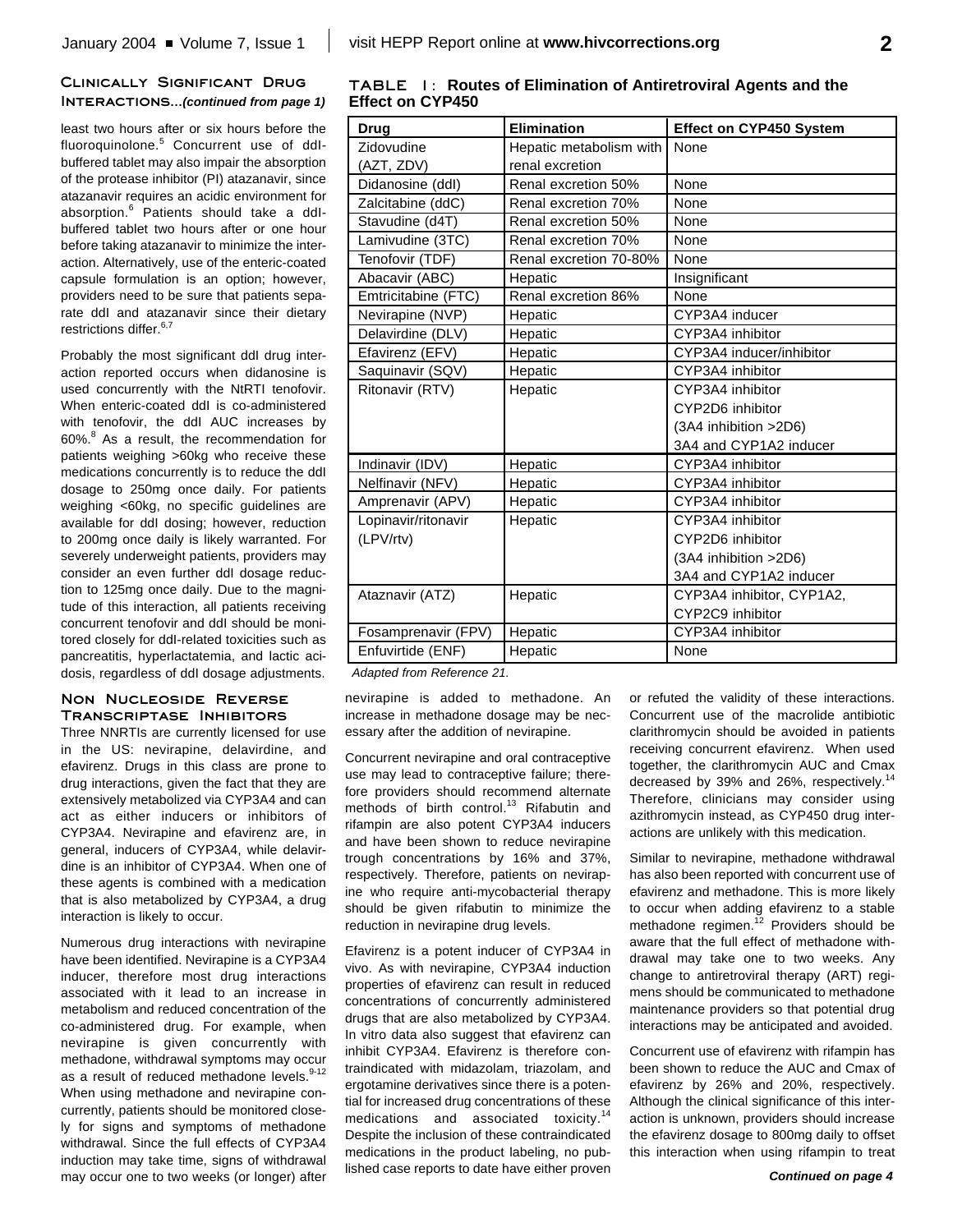# **Letter from the Editor**

*Dear Colleagues:*

*Currently, there are twenty-one medications that have been FDA approved for the treatment of HIV infection. Most HIV-infected persons who have access to treatment are experiencing highly active antiretroviral therapy- (HAART) associated immune reconstitution, are less likely to develop an opportunistic infection or malignancy, and are living longer.*

*However, as we wade with our patients into this ever-growing pool of medications, the risks associated with polypharmacy have increased exponentially. Drug-drug interactions have been recognized that can lead to life-threatening toxicities or subtherapeutic medication levels. Clinicians who are not knowledgeable about these potential interactions can unwittingly contribute to the development of resistant strains of HIV. Alternatively, uninformed choices can lead to the failure of opportunistic infection prophylaxis or treatment.* 

*The onus is therefore upon us as HIV care providers to be aware of the myriad of potential adverse interactions that accompany the medications in our armamentarium. In addition, we must be cognizant of interactions that may occur with over-the-counter drugs, herbal remedies, and recreational drugs. This month's lead article by Dr. John Faragon of Albany College of Pharmacy and Dr. Peter Piliero of Albany Medical College provides a thorough review of the clinically significant drug interactions associated with HAART. This month's HIV 101 addresses drug interactions that can occur with the concurrent use HAART and methadone.*

*Next month we will bring you an update on Tuberculosis and a Spotlight on the growing role of electronic medical records in the management of chronic diseases, with a focus on products that are currently being used in the correctional setting.*

*As always, we welcome your feedback and suggestions. We value the collaborative relationship that we have developed with you, our readers and colleagues in correctional health care. It is our sincere hope that HEPP Report's first issue of 2004 meets your expectations, and that we continue to serve as a useful resource to you throughout the coming year.* 

*Sincerely,*

*Joseph Bick, MD*

*Julia Noguchi, MA*

# **Subscribe to HEPP Report**

Fax to **617-770-3339** for any of the following: *(please print clearly or type)*

|                   | Yes, I would like to add/update/correct (circle one) my contact information for my complimentary<br>subscription of HEPP Report fax/email newsletter.           |  |         |
|-------------------|-----------------------------------------------------------------------------------------------------------------------------------------------------------------|--|---------|
|                   | Yes, I would like to sign up the following colleague to receive a complimentary subscription of<br>HEPP Report fax/email newsletter.                            |  |         |
|                   | Yes, I would like my HEPP Report to be delivered in the future as an attached PDF file in an<br>email (rather than have a fax).                                 |  |         |
|                   |                                                                                                                                                                 |  |         |
| <b>CHECK ONE:</b> | O Physician C Physician Assistant C Nurse/Nurse Practitioner C Nurse Administrator<br>O Pharmacist O Medical Director/Administrator O HIV Case Worker/Counselor |  | O Other |
|                   | ADDRESS:____________________________CITY: _____________________STATE: _____ ZIP: _______                                                                        |  |         |
|                   |                                                                                                                                                                 |  |         |
|                   |                                                                                                                                                                 |  |         |

### **Faculty Disclosure**

In accordance with the Accreditation Council for Continuing Medical Education Standards for Commercial Support, the faculty for this activity have been asked to complete Conflict of Interest Disclosure forms. Disclosures are listed at the end of articles. All of the individual medications discussed in this newsletter are approved for treatment of HIV and hepatitis unless otherwise indicated. For the treatment of HIV and hepatitis infection, many physicians opt to use combination antiretroviral therapy which is not addressed by the FDA.

> **Senior Advisors** Karl Brown, M.D. *Rikers Island Jail*

John H. Clark, M.D., M.P.H., F.S.C.P. *Los Angeles County Sheriff's Department*

> Theodore M. Hammett, Ph.D. *Abt Associates*

Ned E. Heltzer, R.Ph., M.S. *Heltzer Associates*

Ralf Jürgens *Canadian HIV/AIDS Legal Network*

Joseph Paris, Ph.D., M.D. *CCHP Georgia Dept. of Corrections*

Renee Ridzon, M.D. *Bill & Melinda Gates Foundation*

Mary Sylla, J.D. *CorrectHELP: Corrections HIV Education and Law Project*

David Thomas, M.D., J.D. *Division of Correctional Medicine, NovaSoutheastern University College of Osteopathic Medicine*

Louis C. Tripoli, M.D., F.A.C.F.E. *Correctional Medical Institute, Correctional Medical Services*

Lester Wright, M.D. *New York State Department of Corrections*

**Associate Editors** Scott Allen, M.D. *Rhode Island Department of Corrections*

Peter J. Piliero, M.D. *Associate Professor of Medicine, Consultant, New York State Department of Corrections, Albany Medical College*

Dean Rieger, M.D. *Indiana Department of Corrections*

Josiah Rich, M.D. *Brown University School of Medicine, The Miriam Hospital*

> Steven F. Scheibel, M.D. *Regional Medical Director Prison Health Services, Inc.*

> David A. Wohl, M.D. *University of North Carolina*

> Michelle Gaseau *The Corrections Connection*

> **Layout** Kimberly Backlund-Lewis *The Corrections Connection*

**Distribution** *Screened Images Multimedia*

**Managing Editor** Julia Noguchi *HIV/Hepatitis Education Prison Project*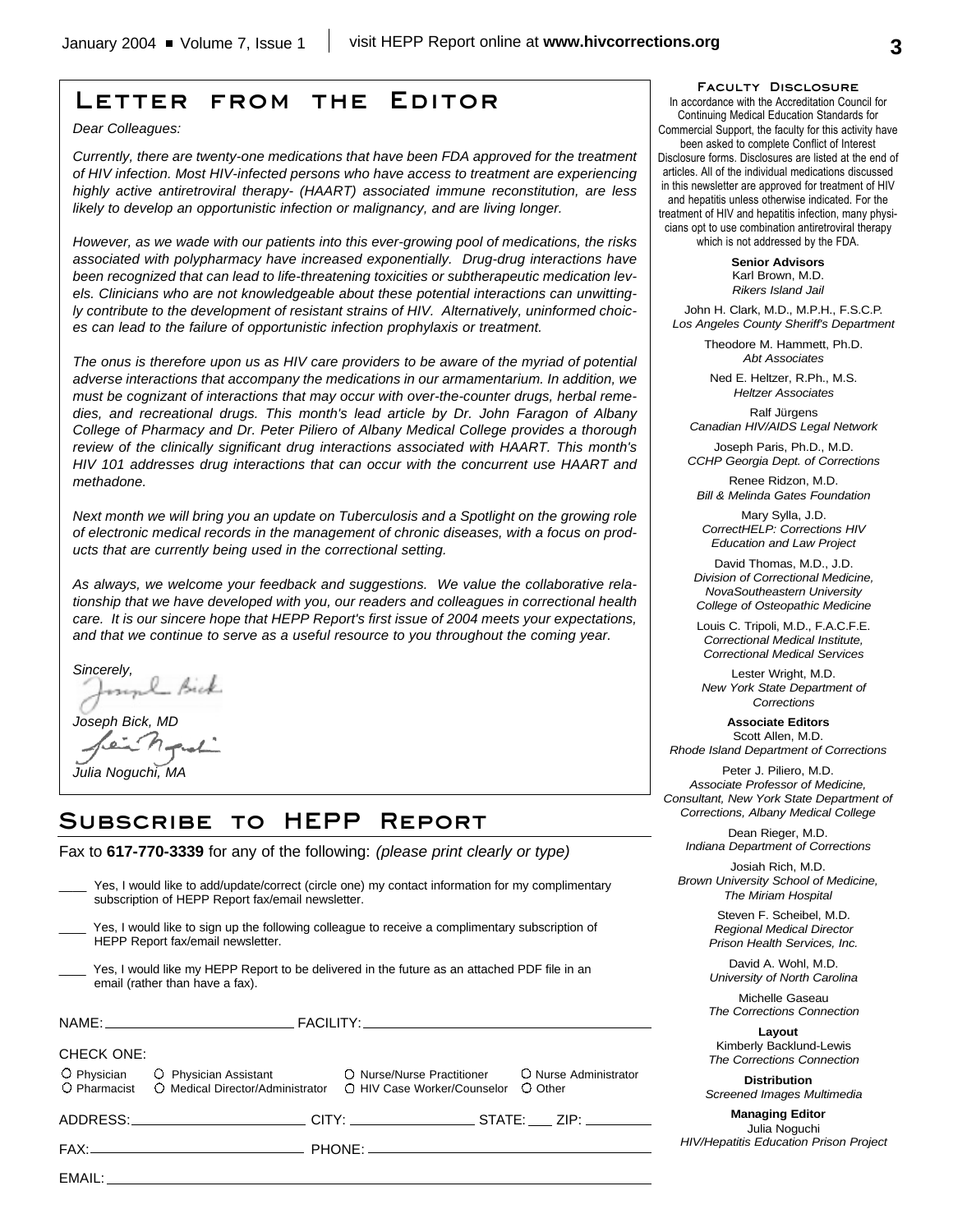## **Clinically Significant Drug Interactions...***(continued from page 2)*

tuberculosis. <sup>15</sup> Another alternative would be to use rifabutin instead of rifampin; current guidelines suggest that the rifabutin dose be increased to 450 mg daily and the dosage of efavirenz should remain at 600mg once daily.

Unlike efavirenz and nevirapine, delavirdine is a potent inhibitor of CYP3A4. As a result, concurrent administration of drugs metabolized by the same isoenzyme are likely to cause increased drug levels and potential drug toxicity. Drugs that are likely to have increased serum levels when used concurrently with delavirdine include alprazolam, midazolam, triazolam, sildenafil, ergot alkaloid derivatives, nifedipine, and the HMGCoA-reductase inhibitors simvastatin and lovastatin. 16 Concurrent use of these medications should be avoided in patients receiving delavirdine.

The medications rifampin and rifabutin have also been shown to reduce the AUC of delavirdine by 96% and 80%, respectively. Current guidelines for ART recommend that these medications be avoided in patients receiving concurrent delavirdine due to the high risk for development of resistance and virologic failure. 15,16

Other potential drug interactions with the entire NNRTI class include the anticonvulsants phenytoin, carbamazepine, and phenobarbital. Since these medications induce the CYP450 system, reduced drug levels of delavirdine, efavirenz, and nevirapine may occur and should be avoided if possible. A potential alternative is the medication levetiracetam and may be considered with concurrent ARV treatment, as it does not have significant CYP450 interactions. When prescribing levetiracetam, the patient should have close follow-up with a neurologist.

In treating patients who have failed their first regimen, or are in deeper salvage therapy, providers may be forced to use NNRTIs and PIs together. Providers need to be cognizant of dosage changes required when using these two classes concurrently, given the effect of both classes on the CYP3A4 system. As the NNRTIs efavirenz and nevirapine are known inducers of the CYP3A4 system, significant reductions in PI levels may occur when using these drugs concurrently. For example, when using efavirenz or nevirapine with indinavir or lopinavir/ritonavir, the AUC of the PIs are reduced by about 33%. To offset this interaction, providers need to increase the PI dosage: for indinavir the dosage needs to be increased to 1000mg every eight hours, and for lopinavir/ritonavir, the dosage needs to be increased to four capsules (533mg/133mg) twice daily.<sup>17,18</sup> Conversely, as delavirdine is a potent inhibitor of CYP3A4,

|  | TABLE 2: Dosing Recommendations when Combining Non Nucleoside   |
|--|-----------------------------------------------------------------|
|  | <b>Reverse Transcriptase Inhibitors and Protease Inhibitors</b> |

| Protease Inhibitor/Non Nucleoside<br><b>Reverse Transcriptase Inhibitor</b><br><b>Combination</b>                           | Dosage recommendation                                                                                                                                                                                                                                                                                 |
|-----------------------------------------------------------------------------------------------------------------------------|-------------------------------------------------------------------------------------------------------------------------------------------------------------------------------------------------------------------------------------------------------------------------------------------------------|
| Indinavir with efavirenz or nevirapine                                                                                      | Standard dose for efavirenz and nevirapine.<br>Increase indinavir dosage to 1000mg every<br>eight hours.                                                                                                                                                                                              |
| Indinavir with delavirdine                                                                                                  | Standard dose delavirdine. Decrease indi-<br>navir dosage to 600mg every eight hours.                                                                                                                                                                                                                 |
| Amprenavir with efavirenz or nevirap-<br>ine                                                                                | Standard dose for efavirenz and nevirapine.<br>Increase amprenavir dosage to 1200mg<br>three times daily.                                                                                                                                                                                             |
| Lopinavir/ritonavir with efavirenz or<br>nevirapine                                                                         | Standard dose for efavirenz and nevirapine.<br>Increase lopinavir/ritonavir dose to<br>533mg/133mg (four capsules) twice daily.                                                                                                                                                                       |
| Atazanavir with efavirenz (and proba-<br>bly nevirapine, though dosages have<br>not been established with nevirapine)       | Standard dose for efavirenz and probably<br>nevirapine. Give atazanavir 300mg once<br>daily AND add ritonavir 100mg once daily                                                                                                                                                                        |
| Fosamprenavir with efavirenz (and<br>probably nevirapine, though dosages<br>have not been established with nevi-<br>rapine) | Standard dose for efavirenz and probably<br>nevirapine. If using fosamprenavir with riton-<br>avir twice daily, give fosamprenavir 700mg<br>with ritonavir 100mg twice daily. If using fos-<br>amprenavir with ritonavir once daily, give<br>fosamprenavir 1400mg with ritonavir 300mg<br>once daily. |

## *Data from references 17-21.*

concurrent use with indinavir requires a dosage reduction to 600 mg every eight hours. <sup>17</sup> No data exist that describe the pharmacokinetic interaction between lopinavir/ritonavir and delavirdine.

Concurrent use of the two new PIs atazanavir and fosamprenavir with either efavirenz or nevirapine also result in reduction in PI levels. However, instead of dosage adjustments, data suggest that the addition of ritonavir to these PIs is a viable option to offset the reductions in PI drug level. For example, during concurrent use of atazanavir and efavirenz, atazanavir AUC was reduced by about 74%.<sup>19</sup> To offset the interaction, providers need to reduce the atazanavir dosage to 300mg once daily and also add ritonavir 100mg once daily. When boosted fosamprenavir once daily is used concurrently with efavirenz, fosamprenavir should be given 1400mg with 300mg of ritonavir once daily or fosamprenavir 700mg with ritonavir 100mg both twice daily.<sup>20</sup> Though data evaluating the drug interaction between nevirapine and either atazanavir or fosamprenavir are unavailable, expert opinion suggests that the same dosage adjustments should be made, given the similarity in efavirenaz and nevirapine metabolism. Data combining these medications with delavirdine is not available. See Table 2 for a summary of dosage recommendations with select PI and NNRTI combinations.

### **Protease Inhibitors**

All PIs are potent inhibitors of CYP3A4, and as a result, drug interactions are often very

complex. As a result of CYP3A4 inhibition, medication levels of agents also metabolized by the same izoenzyme have the potential to be markedly increased by the PI, potentially leading to an increased incidence of adverse effects. PIs have differing affinities for the CYP3A4 isoenzyme. The most potent inhibitor of CYP3A4 is ritonavir, whereas the least potent is saquinavir; CYP3A4 inhibition associated with indinavir, nelfinavir, and amprenavir, and atazanavir tends to be intermediate.<sup>21</sup> Ritonavir is often the most likely medication in the PI class to cause drug interactions because in addition to its CYP3A4 inhibition, it also inhibits CYP2D6 and induces CYP1A2 and CYP2C9. However, ritonavir is often used to enhance the pharmacokinetic parameters of co-administered PIs due to its potent inhibition of their metabolism by CYP3A4.

Numerous medications should be avoided when using PI-based therapy. The benzodiazapines midazolam and triazolam are contraindicated, as these medications are metabolized by CYP3A4 and their concentrations can be markedly increased, resulting in prolonged sedation. Though the benzodiazapine alprazolam may also be increased by concurrent PI therapy, low doses may be acceptable to use. Other potential alternatives to these agents include lorazepam, oxazepam, or temazepam, as these medications are not metabolized by CYP450.<sup>21</sup>

Hyperlipidemia is a common occurrence with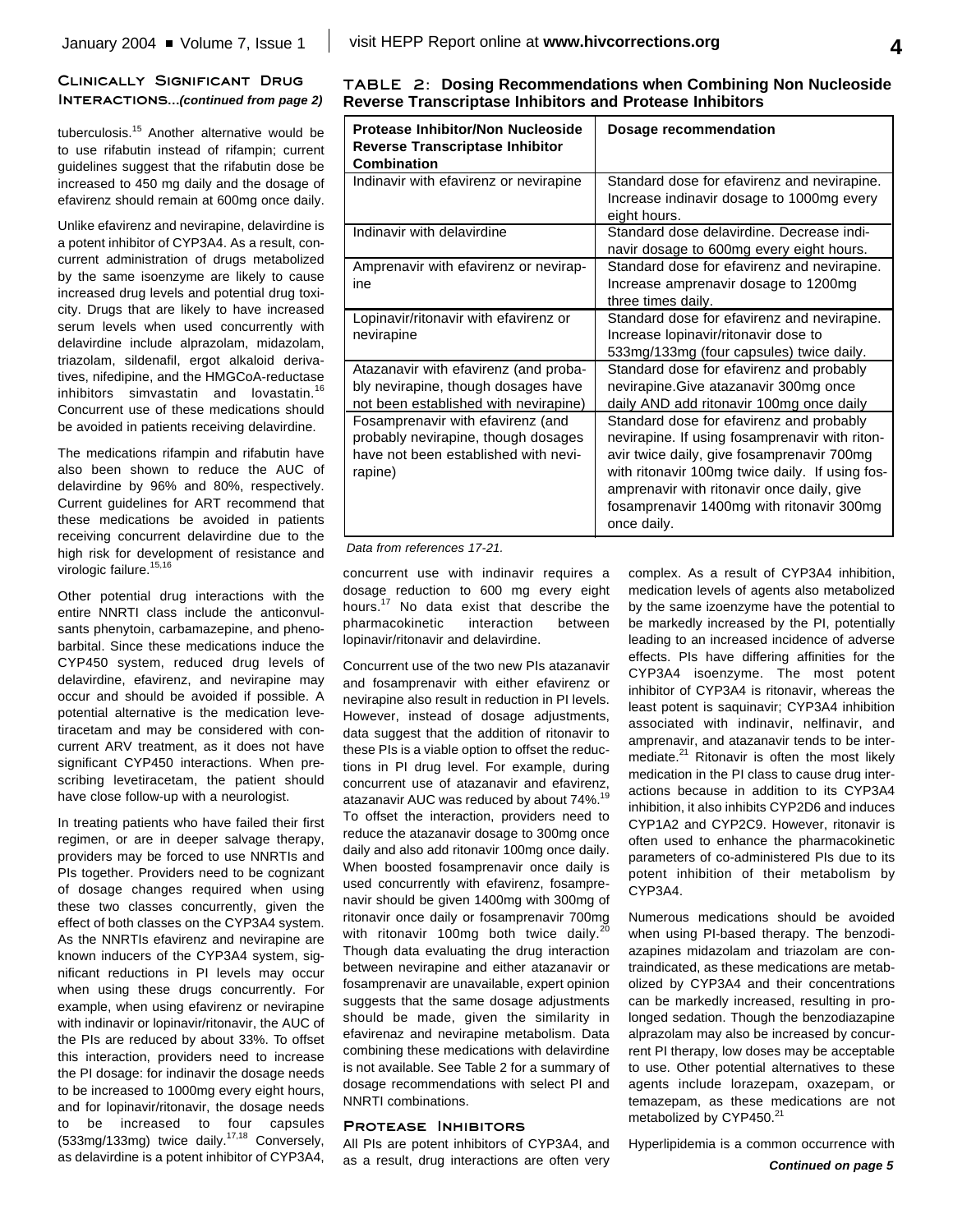## **Clinically Significant Drug Interactions...***(continued from page 4)*

PI therapy, though it may also be associated with stavudine and efavirenz. As a result, providers often treat hyperlipidemia with either fibric acid derivatives or with HMG-CoA reductase inhibitors, also referred to as statins. Although drug interactions with the fibric acid derivatives have not been identified, the use of certain statins is contraindicated with the use of a PI. The two most problematic statins are simvastatin and lovastatin, as these agents are extensively metabolized via CYP3A4.<sup>22</sup> When used concurrently with PIs, these statin levels are markedly increased, placing the patient at risk for myopathy, rhabdomyolysis, and possibly renal failure and death. Statins that are considered safe include pravastatin or fluvastatin, as they have minimal effect on CYP450, therefore reducing the risk of drug interactions. Another potential option is atorvastatin, however CYP3A4 is involved with its metabolism. Use of atorvastatin with PI therapy should be done only with the lowest available dosages and with close follow-up for potential hepatotoxicity and muscle toxicity. The newest statin, rosuvastatin, cannot be recommended as no drug interaction studies exist evaluating concurrent PI use.

The use of PIs (and NNRTIs) often complicates the treatment of mycobacterial infections such as tuberculosis and MAC because rifampin and rifabutin are potent inducers of CYP3A4, leading to significant reductions in PI levels. However, rifampin is much more problematic, as it is a more potent inducer of CYP3A4 compared to rifabutin. Therefore, concurrent use of rifampin with PI regimens that do not include ritonavir is generally contraindicated due to risks of subtherapeutic levels of PIs that can result in either virologic failure or resistance.

Herbal therapy is common in the setting of HIV infection.<sup>23</sup> Oftentimes, herbal therapies have not been studied with concurrent HAART, and therefore their use should be discouraged unless data evaluating their effect on HAART are available. St. John's wort and garlic supplementation significantly reduce the levels of the PIs indinavir and saquinavir soft gel capsule, respectively.<sup>24,25</sup> Since other PIs and NNRTIs are also metabolized by CYP3A4, similar interactions with other medications in these classes would be expected. Therefore, patients should be encouraged to avoid St. John's wort, garlic supplements, and other herbal therapies that have not been formally studied with PIs. The herbal therapy milk thistle, often used as a hepatoprotectant, has been shown to have minimal effects on the PI indinavir.<sup>26</sup> Providers choosing to offer milk thistle to patients may be able to do so safely with PI- and NNRTI-based therapies;

|  |  |  |  | TABLE 3: Drugs to Avoid With PI-Based HAART Regimens |  |  |
|--|--|--|--|------------------------------------------------------|--|--|
|--|--|--|--|------------------------------------------------------|--|--|

| <b>Drug</b>                                                                                                       | Interaction                                                                                                                     | <b>Recommendation</b>                                                                                                                                         |
|-------------------------------------------------------------------------------------------------------------------|---------------------------------------------------------------------------------------------------------------------------------|---------------------------------------------------------------------------------------------------------------------------------------------------------------|
| Ergot alkaloids such<br>as dihydroergota-<br>mine, ergonovine,<br>ergotamine,<br>methylergonovine                 | Impaired hepatic metabolism<br>from PI reported to increase<br>risk of ergotamine toxicity                                      | Avoid concurrent use with<br>PI therapy. Consider alter-<br>native drugs such as<br>sumatriptan.                                                              |
| Simvastatin, lovas-<br>tatin, high dose<br>atorvastatin                                                           | <b>HMG CoA reductase inhibitor</b><br>levels markedly increased                                                                 | Select pravastatin or low<br>dose atorvastatin during<br>concurrent PI therapy as<br>alternatives.                                                            |
| Phenytoin,<br>carbamazepine,<br>phenobarbital                                                                     | Potential for increased metabo-<br>lism of PI, leading to virologic<br>failure                                                  | Avoid concurrent use if<br>possible. Consider alterna-<br>tive anticonvulsant during<br>PI therapy.                                                           |
| Alprazolam,<br>midazolam, triazolam                                                                               | Potential for prolonged or<br>increased sedation or respira-<br>tory depression                                                 | Avoid concurrent use.<br>Consider zolpidem or<br>lorazepam.                                                                                                   |
| GI motility agents                                                                                                | Cisapride                                                                                                                       | Contraindicated due to<br>marked increase in cis-<br>apride levels and potential<br>for QT prolongation                                                       |
| St. John's wort                                                                                                   | Significant decrease in PI (IDV<br>studied) levels, potentially lead-<br>ing to virologic failure or resis-<br>tance            | Avoid concurrent use dur-<br>ing PI therapy.                                                                                                                  |
| Garlic                                                                                                            | Significant decrease in PI<br>(SQV studied) levels, potential-<br>ly leading to virologic failure or<br>resistance              | Avoid concurrent use with<br>PI therapy.                                                                                                                      |
| Pimozide                                                                                                          | Potential increased risk of car-<br>diac toxicity with concurrent<br>ritonavir use                                              | Avoid concurrent use with<br>ritonavir-based regimens,<br>including lopinavir/ritonavir.                                                                      |
| Rifampin                                                                                                          | Significant decrease in PI con-<br>centrations, potentially leading<br>to virologic failure<br>May use with full dose ritonavir | Consider rifabutin as an<br>alternative.                                                                                                                      |
| Amiodarone,<br>propafenone, bepridil,<br>quinidine, flecainide                                                    | Potential increased risk for<br>severe cardiac arrhythmias<br>with concurrent ritonavir use                                     | Avoid concurrent use with<br>ritonavir-based regimens,<br>including lopinavir/ritonavir.                                                                      |
| Proton Pump<br>Inhibitors such as<br>omeprazole,<br>esomeprazole, lanso-<br>prazole, rabeprazole,<br>pantoprazole | Significant reductions in<br>atazanavir plasma concentra-<br>tions                                                              | Avoid concurrent use with<br>atazanavir; consider use of<br>an H2 receptor antagonist<br>separated by at least 12<br>hours from atazanavir<br>administration. |

*Adapted from reference 19, 21*

however, data demonstrating its effect on PIs exist only for indinavir.

Drugs for erectile dysfunction, such as sildenafil, vardenafil and the recently approved tadalafil, can also have their levels increased significantly by concurrent PI use.<sup>27-29</sup> Specifically, sildenafil levels can be increased from two to eleven-fold when used concurrently with PI therapy. Therefore, clinicians should prescribe, at most, 25mg every 48 hours initially. For patients who do not respond to 25mg, consideration for using higher doses should only be done with extreme caution. PIs can also increase vardenafil concentrations.

Current guidelines from the product labeling suggest that for patients on a PI-based regimen that does not include ritonavir, the maximum initial dose of vardenafil should be 2.5mg, without repeating the dose for 24 hours.<sup>29</sup> For patients receiving ritonavir even at low doses, the maximum initial vardenafil dose should be 2.5mg and should not be repeated for 72 hours.<sup>29</sup> Tadalafil was also recently approved; maximum doses used should not exceed 10mg every 72 hours for patients receiving concurrent PI therapy.<sup>30</sup> Possible toxicities from these drugs include priapism, hypotension, and visual color changes.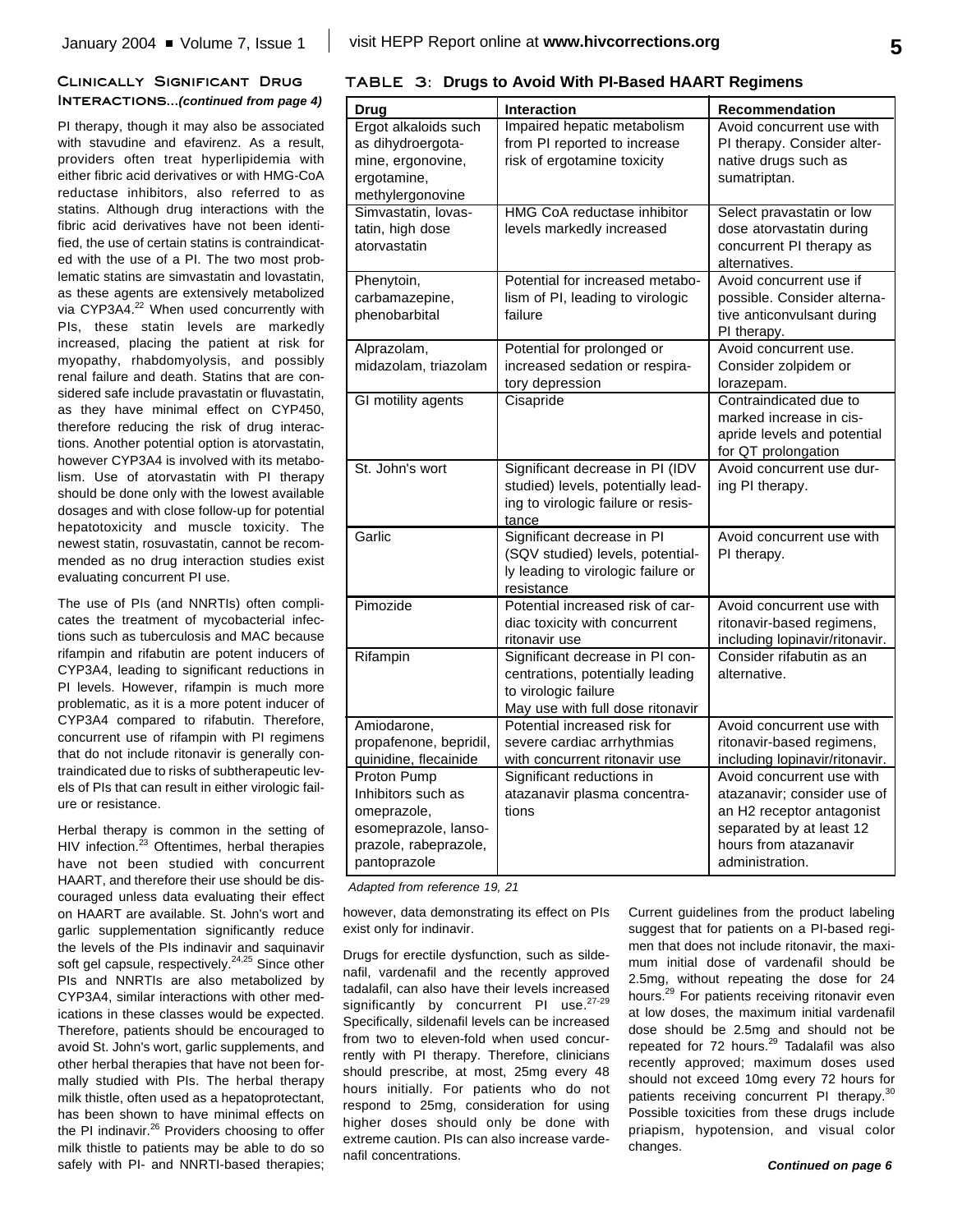## **Clinically Significant Drug Interactions...***(continued from page 5)*

HIV-infected patients may either have a seizure disorder or may require seizure prophylaxis due to OIs that involve the central nervous system. This often becomes problematic in the setting of HAART due to very limited data on concurrent use of anticonvulsants and PIs. Use of the anticonvulsants phenytoin, phenobarbital, and carbamazepine is of particular concern as they induce CYP450 enzymes that may lead to reduced PI or NNRTI levels.<sup>21</sup> In fact, one case report in the literature describes ART failure possibly related to carbamazepine therapy in a patient receiving a Pl.<sup>31</sup> In this case, 200 mg of carbamazepine was taken with 800 mg of indinavir every eight hours, which led to subsequent virologic failure. Therefore, concurrent use of these drugs with PIs should be avoided, and a different anticonvulsant should be considered. More recently, a drug interaction study was reported between lopinavir/ritonavir and phenytoin.<sup>32</sup> When used together, a dual interaction occurred, such that the levels of both lopinavir and phenytoin were markedly reduced. Therefore, providers should avoid this combination and select an alternative HAART regimen or an alternative anticonvulsant. One potential option is the use of levetiracetam, an anticonvulsant that has minimal drug interactions. Use of this medication in HIV-infected patients has not been studied, and therefore its use for treatment or prevention of seizures should only be done with close consultation with a neurologist. Whenever possible, patients who require concurrent HAART and anticonvulsant therapy should undergo periodic monitoring of anticonvulsant drug levels. For some PIs, therapeutic drug monitoring may also be an option to ensure that adequate levels are being attained. Consensus trough concentrations have been established and are available in the most recent revision of the federal Department of Health and Human Services Guidelines.<sup>1</sup>

Patients infected with HIV-1 may require antifungal therapy for such infections as cryptococcal meningitis, or candidiasis. With regard to PI drug interactions, the safest of the oral medications is fluconazole, as drug interactions are minimal.<sup>33,34</sup> However, the azole antifungal ketoconazole is a potent CYP3A4 inhibitor and increases the level of drug exposure to saquinavir and amprenavir by 190% and 31%, respectively.<sup>35,36</sup> Conversely, ritonavir and lopinavir/ritonavir have demonstrated a three-fold increase in ketoconazole levels when used concurrently. Therefore doses >200 mg/day of ketoconazole are not recommended when using these medications concurrently.<sup>18</sup> In general, ketoconazole should be avoided with concurrent HAART. The newest azole antifungal, voriconazole, has significant activity against aspergillosis and candida albicans. Its use for treatment of candidiasis in HIV-infected patients has been established; however, drug interaction data only exist for concurrent use of indinavir, where no clinically significant interaction occurred.<sup>37</sup> Although extrapolation to other PIs may be possible, until data are available, use of this azole with other PI-containing regimens (especially those that contain ritonavir) should be undertaken when an alternative azole cannot be used, and with close monitoring for voriconazole toxicity, such as elevated transaminases and visual toxicity.

One of the recently approved PIs for use in the U.S. is atazanavir.<sup>19</sup> Drug interactions with atazanavir are very similar to the other PIs; however, some differences do exist. In particular, atazanavir is a pH-dependent medication, requiring an acidic environment for absorption. As a result, the use of drugs that may alter the gastric pH are likely to be problematic. Since antacids may reduce atazanavir absorption, atazanavir should be administered two hours before or one hour after antacids. Proton pump inhibitors (PPIs) such as lansoprazole and omeprazole significantly alter the gastric pH for prolonged periods of time (often lasting longer than 24 hours), the atazanavir product labeling recommends that PPIs should not be used concurrently with atazanavir. As an alternative, providers may consider the use of a once daily histamine-2 (H-2) receptor antagonist separated by 12 hours from atazanavir. The current thought is that H2 blockers provide less prolonged suppression of acid, and, if separated, the interaction should be minimized. However, no data exist to prove or refute this theory.<sup>19</sup>

Other significant drug interactions may also occur with concurrent PI use. Table 3 summarizes medications that should generally be avoided with concurrent PI therapy.

### **Conclusions**

Drug interactions are often complex and may be difficult to predict due to limited studies. Providers should be diligent in educating themselves about routes of metabolism for HAART and commonly prescribed medications to help recognize potential medications that may be problematic. As therapy for HIV changes very rapidly, providers may utilize internet resources to help screen for potential drug interactions and to identify new treatment options and issues surrounding HIV infection (See Resources on p.8). With such interventions, toxicity or adverse events associated with drug interactions may be prevented.

*DISCLOSURES: \*Speakers fees : Abbott, Agouron (Pfizer), and GlaxoSmithKline, Consultant fees: Roche and Gilead*

- *\*\*Honoraria: BMS, Abbott, GSK, Roche, Merck, Gilead, Research: GSK, Roche, Trimeris, Pfizer, Boehringer-Ingelheim, Gilead REFERENCES:*
- *1. Department of Health and Human Services and Henry J. Kaiser Family Foundation: Guidelines for the Use of Antiretroviral Agents in HIV-infected*
- *Adults and Adolescents. November 10, 2003. Available at: http://www.aidsinfo.nih.gov.*
- *2. Hansten PD. Drug interactions. In: Koda-Kimble MA, et al, eds. Applied Therapeutics: The Clinical Use of Drugs. Vancouver: Applied Therapeutics, Inc., 1995:1-3.*
- *3. Piscitelli SC, Gallicano KD. Interactions among drugs for HIV and*
- *opportunistic infections. NEJM 2001;344:984-996.*
- *4. Sahai J, Gallicano K, Oliveras L, et al. Cations in the didanosine tablet reduce ciprofloxacin bioavailability. Clin Pharmacol Ther 1993;53:292- 297.*
- *5. Knupp CA, Barbhaiya FH. A multiple-dose pharmacokinetic interaction study between didanosine (Videx) and cirpofloxacin (Cipro) in male subjects seropositive for HIV but asymptomatic. Biopharm Drug Dispos 1997;18:65-77.*
- *6. Product Information Videx EC (didanosine). Princeton, NJ: Bristol-Meyers Squibb, 2003.*

*7. Product Information Reyataz (atazanavir). Princeton, NJ: Bristol-Meyers Squibb, 2003.*

*Product Information Viread (tenofovir). Foster City, CA: Gilead Sciences, 2003.*

*9. Heelon MW, Meade LB. Methadone withdrawal when starting an antiretroviral regimen including nevirapine. Pharmacotherapy 1999;19:471- 472.*

*10. Otero MJ, Fuertes A, Sanchez R, et al. Nevirapine induced withdrawal symptoms in HIV patients on methadone maintenance programme: An alert. AIDS 1999;13:1004-1005.*

*11. Altice FL, Friedland GH, Cooney EL. Nevirapine induced opiate withdrawal among injection drug users with HIV infection receiving methadone. AIDS 1999;13:957-962.*

*12. Pinzanni V, Faucherre V, Peyiere H, et al. Methadone withdrawal symptoms with nevirapine and efavirenz. Ann Pharmacother 2000;34:405-407.*

*13. Product Information Viramune (nevirapine). Ridgefield, CT: Boehringer Ingelheim, 2003.*

*14. Product Information Sustiva (efavirenz). Princeton, NJ: Bristol-Meyers Squibb, 2003.*

*15. Updated guidelines for the use of rifabutin or rifampin for the treatment and prevention of tuberculosis among HIV-infected patients taking protease inhibitors or non-nucleoside reverse transcriptase inhibitors.*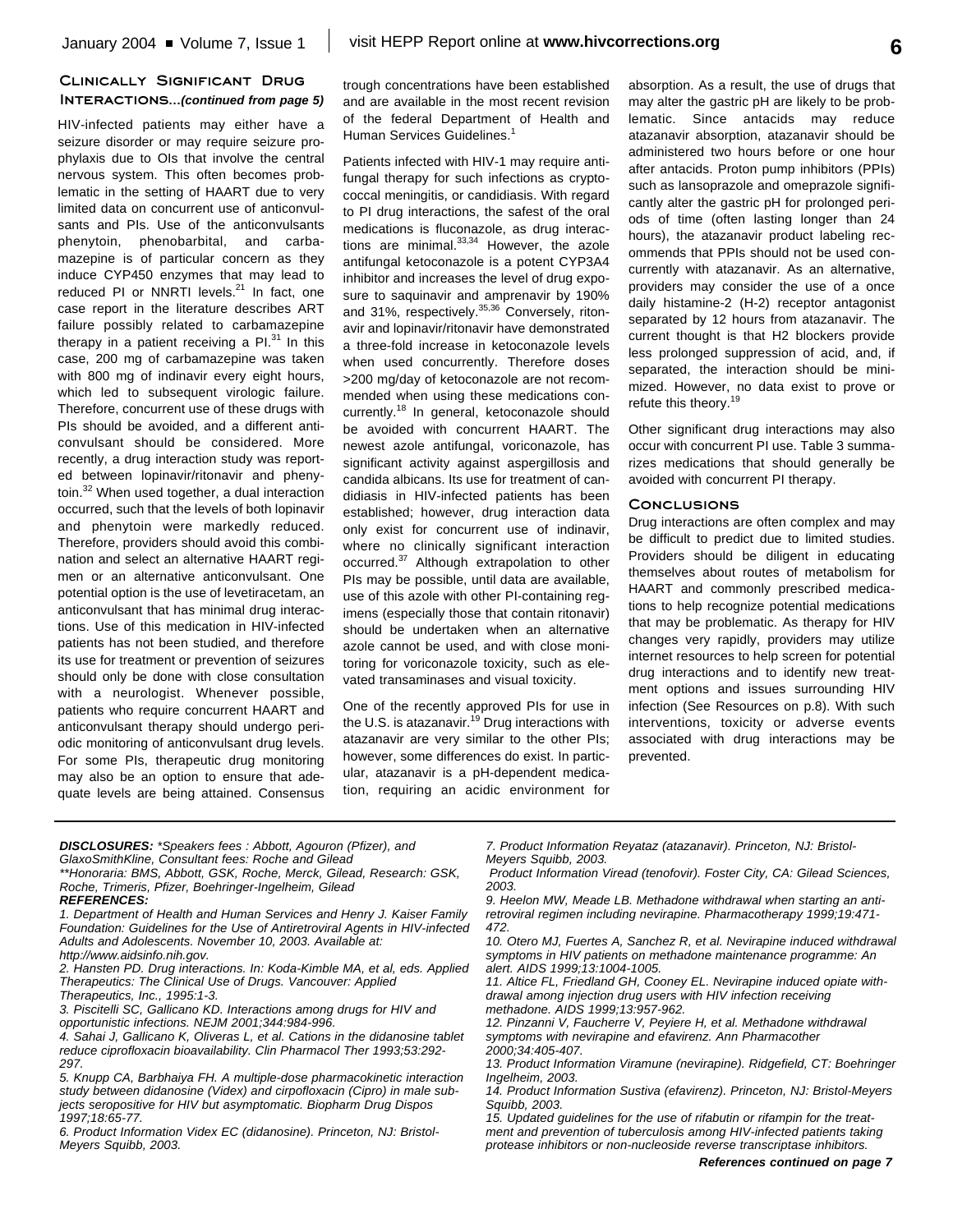$\geq$ 

# **Drug Interactions with HAART and Methadone**  $\overline{O}$

| <b>DRUG</b>                            | <b>EFFECT OF ANTIRETROVIRAL</b><br><b>THERAPY ON METHADONE</b> | <b>EFFECT OF METHADONE ON</b><br><b>ANTIRETROVIRAL THERAPY</b> |  |
|----------------------------------------|----------------------------------------------------------------|----------------------------------------------------------------|--|
| <b>NUCLEOSIDE/NUCLEOTIDE ANALOGUES</b> |                                                                |                                                                |  |
| Abacavir                               | Decreased methadone clearance 25%                              | Decreased abacavir peak concentration 34%                      |  |
| Didanosine, buffered tablet            | Unknown                                                        | Decreased didanosine AUC 57%                                   |  |
| Didanosine, enteric-                   | Unknown                                                        | No significant change in didanosine AUC                        |  |
| coated capsule                         |                                                                |                                                                |  |
| Lamivudine                             | Unknown                                                        | No significant change when given as                            |  |
|                                        |                                                                | zidovudine-lamivudine                                          |  |
| Stavudine                              | Unknown                                                        | Decreased stavudine AUC 23%                                    |  |
| Tenofovir disoproxil fumarate          | Unknown                                                        | No significant change in tenofovir DF                          |  |
| Zalcitabine                            | Unknown                                                        | Unknown                                                        |  |
| Zidovudine                             | Unknown                                                        | Increased zidovudine AUC 41%                                   |  |
| <b>NON NUCLEOSIDE ANALOGUES</b>        |                                                                |                                                                |  |
| Delavirdine                            | Unknown, although potential increased                          | No change in delavirdine or N-delavirdine                      |  |
|                                        | methadone effect                                               |                                                                |  |
| Efavirenz                              | Decreased methadone levels 57%                                 | Unknown                                                        |  |
| Nevirapine                             | Decreased methadone levels 51%                                 | <b>Unknown</b>                                                 |  |
| <b>PROTEASE INHIBITORS (PIS)</b>       |                                                                |                                                                |  |
| Amprenavir                             | Decreased methadone AUC 35%                                    | Decreased amprenavir AUC, Cmax, Cmin                           |  |
| Indinavir                              | No significant change in methadone AUC                         | Insignificant change in indinavir AUC;                         |  |
|                                        |                                                                | increased indinavir Cmin 50%-100%;                             |  |
|                                        |                                                                | decreased indinavir Cmax 16%-36%                               |  |
| Lopinavir-ritonavir                    | Decreased methadone AUC 36%                                    | Unknown                                                        |  |
| Nelfinavir                             | Decreased methadone AUC 40%                                    | Decreased nelfinavir metabolite (M8) AUC                       |  |
|                                        |                                                                | 53%; clinical significance unknown                             |  |
| Ritonavir                              | Decreased methadone AUC 36%                                    | Unknown                                                        |  |
| Saquinavir, hard-gel capsule           | Unknown with saquinavir as sole PI                             | Unknown with saquinavir as sole PI                             |  |
| Saquinavir, soft-gel capsule           | Unknown with saquinavir as sole PI;                            | Unknown with saquinavir as sole PI; potential                  |  |
|                                        | unbound methadone concentrations                               | reduction in saquinavir Cmin when using                        |  |
|                                        | unchanged when using saquinavir and                            | saquinavir and ritonavir concurrently                          |  |
|                                        | ritonavir concurrently                                         |                                                                |  |

*AUC, area under the concentration time curve; Cmax, maximum drug concentration or peak level; Cmin, minimum drug concentration or trough level.*

*Drug Interactions Associated With HAART: Focus on Treatments for Addiction and Recreational Drugs. AIDS Reader 13(9):433-450, 2003. Available at www.medscape.com/viewarticle/461892\_4*

### **Clinically Significant Drug Interactions...** *(continued from page 6)*

*MMWR 2000;49:185-189.*

*16. Product Information Rescriptor (delavirdine). LaJolla, CA: Agouron Pharmaceuticals, 2001.*

*17.Product Information Crixivan (indinavir). Whitehouse Station, NJ. Merck and Company, 2003.*

*18. Product Information Kaletra (lopinavir/ritonavir). North Chicago, IL: Abbott Laboratories, 2003.*

*19. Product Information Reyataz (atazanavir). Princeton, NJ: Bristol-Meyers Squibb, 2003.*

*20. Product Information Lexiva (fosamprenavir calcium). Research Triangle Park, NC. GlaxoSmithKline. 2003.*

*21. New York State Deparment of Health AIDS Institute Adult Clinical Guidelines. Drug Interactions. Available at www.hivguidelines.org.*

*22. Fichtenbaum CJ, Gerber JG, Rosenkranz SL, et al. Pharmacokinetic interactions between protease inhibitors and statins in HIV seronegative volunteers: ACTG Study A5047. AIDS. 2002;16:569-77.*

*23. Faragon JJ, Purdy BD, Piliero PJ. An assessment of herbal therapy use, adherence and pharmacy service utilization in outpatient HIV clinics. J Herbal Pharmacother. 2002;2:27-37.*

*24. Piscitelli, SC, Burnstein AH, Chaitt D, et al. Indinavir concentrations and St. John's wort. Lancet 2000;355:547-548.*

*25. Piscitelli SC, Burstein AH, Welden N, et al. The effect of garlic supplements on the pharmacokinetics of saquinavir. Clin Infect Dis 2002;34:234-238.* 

*26. Piscitelli SC, Formentini E, Burstein AH, Alfaro R, Jagannatha S, Falloon J. Effect of milk thistle on the pharmacokinetics of indinavir in* *healthy volunteers. Pharmacotherapy. 2002;22:551-6.*

*27. Merry C, Barry MG, Ryan M, et al. Interaction of sildenafil and indinavir when co-administered to HIV-positive patients. AIDS 1999;13:F101- F107.*

*28. Muirhead GJ, Wulff MB, Fielding A, et al. Pharmacokinetic interactions between sildenafil and saquinavir/ritonavir. Br J Clin Pharmacol 2000;50:85.*

*29. Product Information. Levitra (vardenafil). West Haven, CT: Bayer Health Care, 2003.*

*30. Product Information. Cialis (tadalafil). Indianapolis, IN: Eli Lilly, 2003 31. Hugen PW, Burger DM, Brinkman K, et al. Carbamazepine: Indinavir interaction causes antiretroviral therapy failure. Ann Pharmacother 2000;34:465-470.*

*32. CROI Boston 2003 - Kaletra/phenytoin.*

*33. Cato A, Cao G, Hsu A, et al. Evaluation of the effect of fluconazole on the pharmacokinetics of ritonavir. Drug Metab Dispos 1997;25:1104- 1106.*

*34. De Wit A, Debier M, DeSmet M, et al. Effect of fluconazole on indinavir pharmacokinetics in human deficiency virus-infected patients. Antimicrob Agents Chemother 1999;43;432-433.*

*35. Grub S, Bryson H, Goggin T, et al. The interaction of saquinavir (soft gelatin capsule) with ketoconazole, erythromycin and rifampicin: Comparison if the effect in healthy volunteers and in HIV-infected patients. Eur J Clin Pharmacol 2001;57:115-121.*

*36. Polk RE, Crouch MA, Isreal DS, et al. Pharmacokinetic interaction between ketoconazole and amprenavir after single doses in healthy men. Pharmacotherapy 1999;19:1378-1384.*

*37. Product Information. Vfend (voriconazole). New York, NY: Pfizer, 2003.*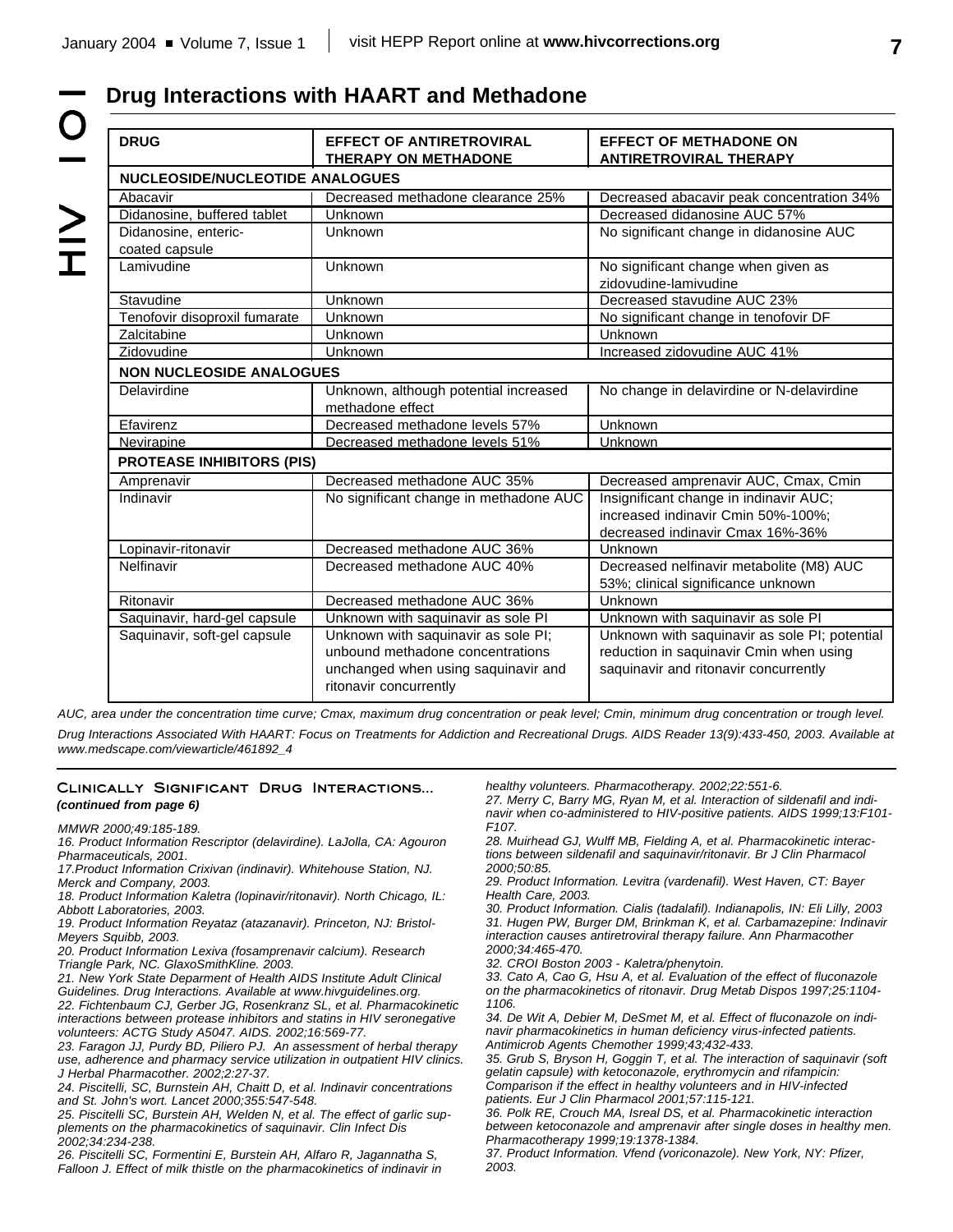# **Save the** DATES

**Using Enfuvirtide (T20) in Clinical Care** *January 15, 2004 Boston, Massachusetts* Seminar topics will include: Antiretroviral Drugs; Drug Resistance; HIV/AIDS Treatment or Therapies Sponsored by The New England AIDS Education and Training Center (NEAETC). Call: 617.262-5657 Visit: www.neaetc.org

**The 11th Conference on Retroviruses and Opportunistic Infection** *February 8-11, 2004 San Francisco, California* Contact: Office of the Retrovirus Conference Secretariat Call: 703.535.6862 Fax: 703.535.6899 Email: info@retroconference.org Visit: www.retroconference.org

**8th North American Region Conference of the International Union Against Tuberculosis and Lung Disease** *February 26-28, 2003 Austin, Texas* Themes will include Global Threats to Regional TB; Cross-Border TB Issues; Treatment Strategies and Disparities of TB Control in Low-Incident Countries; and Scientific Challenges for TB Control: Resistance, Drug Discovery, and Laboratory Methods. Call: 312.243.2000; Fax: 312.243.3954; TB@alamc.org; www.lungchicago.org or www.iuatld.org.

**Management of HIV/AIDS in the Correctional Setting: A Live Satellite Videoconference Series Albany Medical Center**

*March 16, 2004 12:30 PM - 3:30 PM EST* CME and Nursing credits available Call: 518.262.4674 Email: ybarraj@mail.amc.edu To register as a site in your area visit www.amc.edu/Patient/hiv/ hivconf/index.htm.

# **Inside News**

### **Rise in Syphilis Among MSM in San Francisco Linked to Internet**

The internet is a major factor in San Francisco's increase in early syphilis infections among men who have sex with men (MSM), according to a recent study from the CDC. A focus on data for 415 MSM diagnosed with early syphilis in 2002 found that internet chat rooms were the most common venues for meeting partners. Last year, the city reported the highest rates of first and second-stage syphilis of any metropolitan area in the nation. Between 1998-2002, early syphilis cases increased from 41 to 495. Officials noted at the time the proportion of cases among MSM had jumped from 22 percent in 1998 to 88 percent in 2002. However, the CDC and San Francisco Department of Public Health officials say that they have evidence that internet-based partner notification can be an effective tool for finding and treating early syphilis infections.

*"Internet Use and Early Syphilis Infection Among Men Who Have Sex with Men - San Francisco, California, 1999-2003," MMWR (2003;52(50):1229-1232).*

### **Bioequivalence study: 500 mg pill of Invirase**

Two 200 mg formulations of Saquinavir (SQV) are currently marketed for oral administration in the treatment of HIV infection: Invirase, a hard gelatin capsule (saquinavir mesylate) and Fortovase, a soft gelatin capsule (saquinavir base). Both formulations have shown good efficacy and safety when boosted with ritonavir (r) in a SQV/r dosing of 1000/100 mg bid. The pill count for a SQV/r regimen using the current 200 mg formulation is 12 pills per day. Roche is developing a 500 mg saquinavir mesylate tablet that is smaller than the existing 200 mg formulation, allowing the use of only two SQV tablets twice daily in combination with ritonavir. The lower pill count and improved convenience may improve adherence to SQV/r regimens.

*Boffito, Marta et al 9th EACS, October 2003, Warsaw, Poland. Oral Abstract*

### **Study: Safety, Tolerability, and Efficacy of Interferon/Ribavirin Combination Therapy in Methadone Maintenance (MM) Patients with Active Hepatitis C (HCV)**

In this study from the University of California, 78 percent of MM treated patients completed the six to 12 month course of interferon/ribavirin combination therapy. The end-of-treatment virologic response rate was 64% in patients completing treatment and 54% in an intent-to-treat analysis. Despite the fact that MM patients exhibit a number of factors that make HCV treatment challenging, such as older age, a higher prevalence of psychiatric illness, and more advanced liver disease, their end-of-treatment response rate to therapy is similar to that of patients without a history of IDU. These preliminary suggest that that MM patients should be considered as potential candidates for HCV treatment.

*Sylvestre, DL. Treating Hepatitis C in Methadone Maintenance Patients: An Interim Analysis, Drug and Alcohol Dependence 67 (2) (2002) pp. 117 - 123.*

## **Study: Gilead Announces Preliminary Results from 48-Week Phase III Study of Emtricitabine in Patients with Chronic Hepatitis B**

Preliminary results from a Phase III clinical trial comparing the efficacy and safety of emtricitabine 200 mg once daily versus placebo in patients with chronic hepatitis B have been released. The results demonstrate improvements in liver histology in 62% of patients who received the drug compared to 25% of patients who received placebo (p less than 0.001). Improvement in liver histology was the primary endpoint in this study. Gilead expects to present these data in detail at a scientific conference next year.

*www.natap.org 11/26/03*

### **New CDC HIV Prevention Funding Emphasizes Effectiveness, Focuses on Those Already Infected**

The federal Centers for Disease Control and Prevention (CDC) has announced \$49 million in HIV prevention grants that require grantees to prove that their efforts are effective and focus more on doing prevention among people who are already infected with the virus. "The announcement included some specific items that are called program performance indicators," said Dr. Harold W. Jaffe, director of CDC's National Center for HIV, STD and TB Prevention. "They attempt to set goals." The CDC expects to fund roughly 160 grants ranging in amounts from \$100,000 to \$500,000, according to the December 3, 2003 announcement. The grants will run for five years, but the \$49 million represents only the first year's funding.

*HIV Update, 12/15/03*

# **Resources**

### **www.hiv.medscape.com**

New data from conferences, CE articles on HIV related topics and more.

#### **www.aidsinfo.nih.gov**

DHHS Guidelines for treatment of HIV infected adults, adolescents, children...

### **www.hivandhepatitis.com**

Treatment/developments for Hepatits A, B and C

and conferences/new journal articles related to HIV/AIDS.

#### **www.hopkins-aids.edu**

HIV clinical trials/developments and animation of viral life cycle that includes action of ART

#### **www.hivguidelines.org**

NYSDOH AIDS Institute Clinical Guidelines for adults, pediatrics, ART in adults, and more.